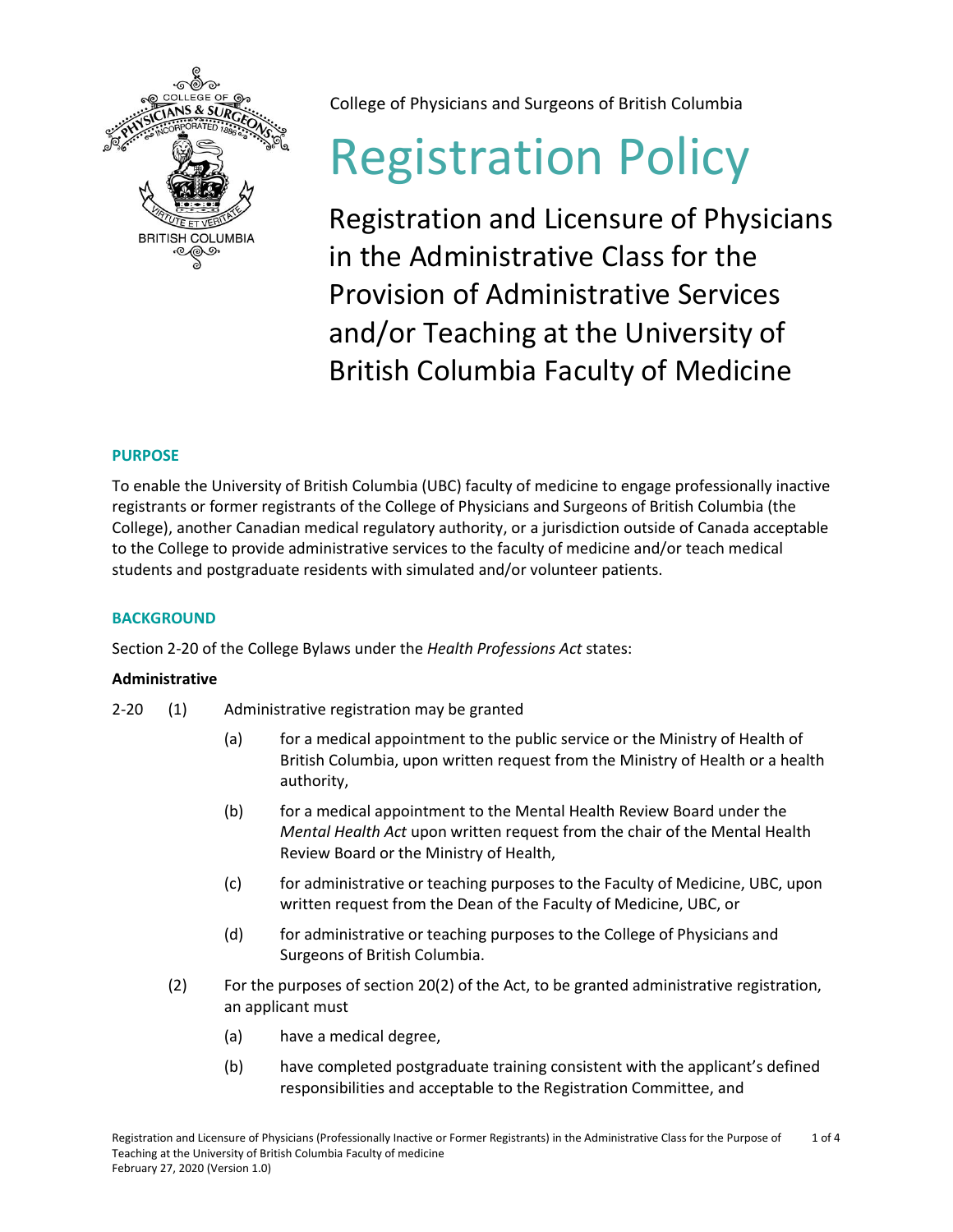- (c) have Canadian Citizenship, be a permanent resident or be legally able to live and work in British Columbia.
- (3) An administrative registrant must not provide direct patient care.
- (4) Administrative registration is immediately cancelled if the medical appointment, administrative or teaching roles provided under subsection (1) are terminated.

#### **Class of registration**

A physician who meets all of the requirements listed in this policy will be registered and licensed in the administrative class of registration under section 2-20(1)(c) of the College Bylaws.

#### **POLICY**

#### **Limits and conditions of registration**

A physician registered under this policy may not

- 1. prescribe,
- 2. write physicians orders,
- 3. refer patients to consultants, or
- 4. provide direct clinical care.

A physician registered under this policy must comply with any other limits or conditions imposed by the College or the UBC faculty of medicine.

A physician registered under this policy will be exempt from the requirement for continuing professional development (CPD) under section 2-5 of the College Bylaws (i.e. to be enrolled in the Mainpro+® program with the College of Family Physicians of Canada (CFPC) or the Maintenance of Certification (MOC) program with the Royal College of Physicians and Surgeons of Canada (RCPSC)) but is required to fulfill the College's CPD requirement by participating in six hours of continuing professional development initiatives and courses provided by the UBC faculty of medicine on an annual basis. The CPD activities provided by the UBC faculty of medicine must be consistent with the definitions of such activities as outlined by the two Canadian national certification bodies (i.e. CFPC and RCPSC).

#### **Who qualifies for registration**

- 1. A professionally inactive physician listed on the College register or a former physician previously listed on the College register, who retired in good standing and who is nominated by the dean of medicine (or their designate) to be an instructor at the UBC faculty of medicine, or
- 2. A professionally inactive physician or former physician who retired in good standing from a medical regulatory authority in another Canadian jurisdiction or a jurisdiction outside of Canada acceptable to the College and who
	- is nominated by the UBC dean of medicine (or their designate) to be an instructor at the UBC faculty of medicine, and
	- provides a letter of support from their dean of medicine in the jurisdiction where they most recently practised, confirming that they practised with the requisite clinical skills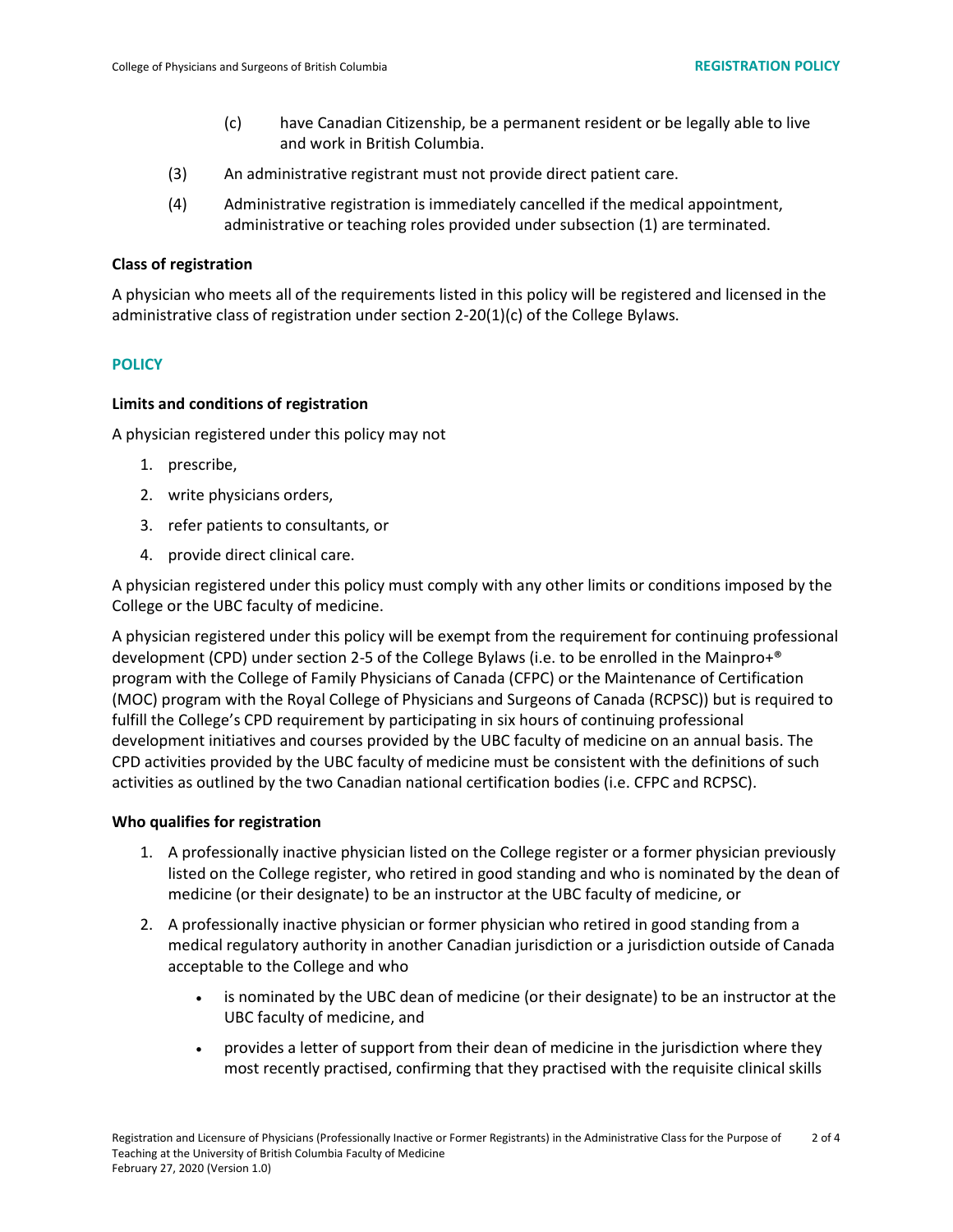and competency required by their faculty of medicine, which included teaching medical trainees, and that they retired in good standing.

## **Application and registration renewal requirements for a professionally inactive physician or former physician previously listed on the College register**

- 1. A written request from the dean of medicine (or their designate) to be an instructor at the UBC faculty of medicine including an opinion that the applicant is an appropriate candidate for that purpose.
- 2. A review by the College of the applicant's registrant file including complaint history, undertakings, reasons for retirement/resignation from the College register, if applicable, and a determination by the College as to whether the applicant qualifies for registration based on this information.
- 3. Payment of annual licensure fees per schedule A of the College Bylaws, a portion of which is waived by the College.
- 4. Completion of the most recent Administrative Annual Licence Renewal Form upon application for registration and licensure, and annually thereafter. Verification and follow-up information may be required to the satisfaction of the College.
- 5. If the applicant is a former registrant of the College and has been resigned for a period of less than five years and has completed a criminal record check in the last five years, a new criminal record check is not required at the time of application but is required on the five-year cycle.

If the applicant is a former registrant of the College and has been resigned for a period greater than five years, a criminal record check is required at the time of application and every five years thereafter.

- 6. Proof of professional liability insurance coverage.
- 7. For registration renewal, confirmation from the UBC faculty of medicine that, in lieu of compliance with section 2-6 of the College Bylaws, the applicant has participated during the preceding year in a minimum of six hours of continuing professional development initiatives and faculty development courses provided by the UBC faculty of medicine.

# **Application and registration renewal requirements for a professionally inactive physician or former physician who practised in another Canadian jurisdiction or a jurisdiction outside of Canada acceptable to the College**

- 1. A written request from the UBC dean of medicine (or their designate) to be an instructor at the UBC faculty of medicine including an opinion that the applicant is an appropriate candidate for that purpose.
- 2. A letter of support from the dean of medicine in the jurisdiction where the applicant most recently practised, confirming that the applicant practised with the requisite clinical skills and competency required by their faculty of medicine, which included teaching medical trainees, and they retired in good standing.
- 3. A payment of a registration fee per schedule A of the College Bylaws for the application and registration process.
- 4. Completion of the College's application for registration.